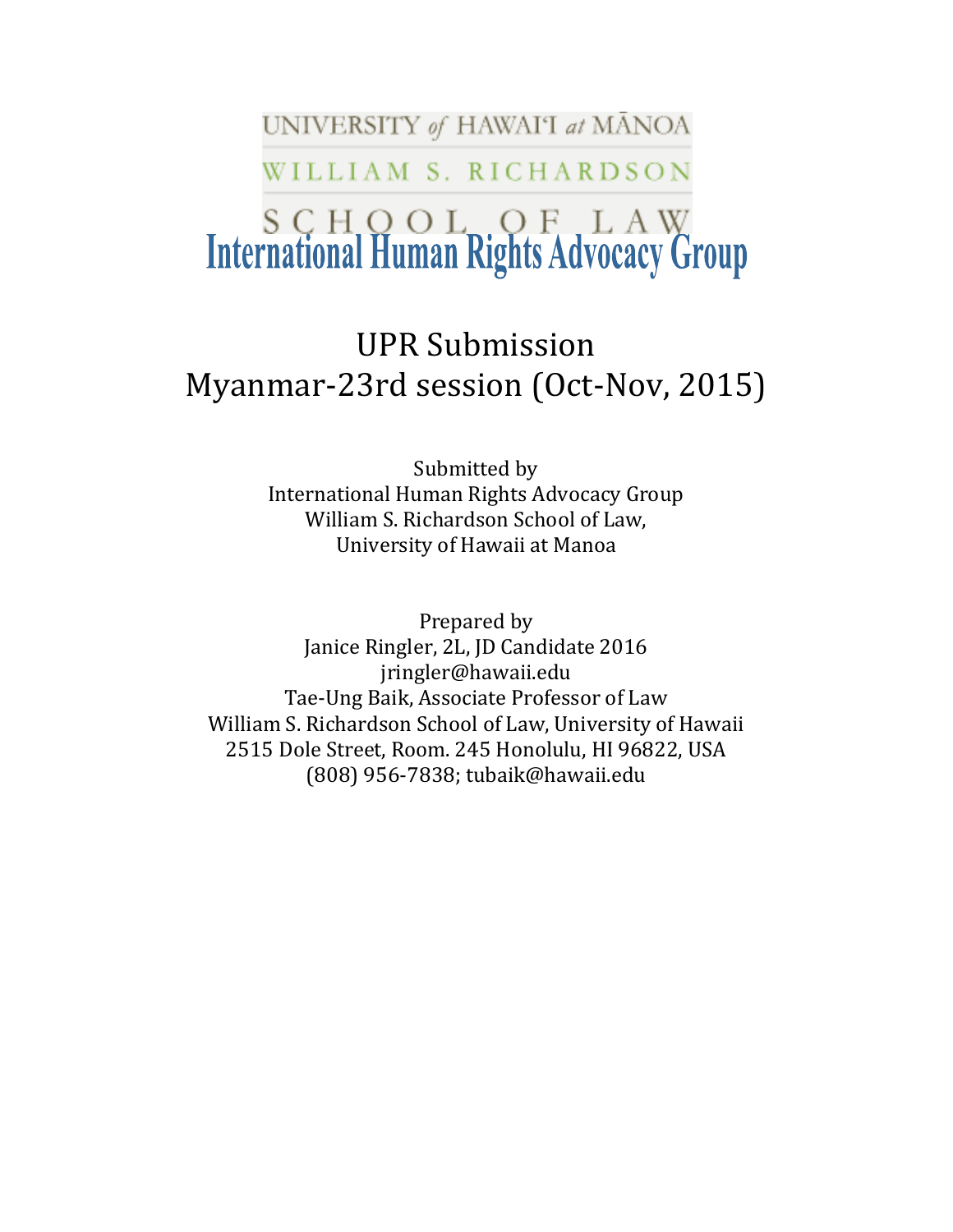#### **International Human Rights Advocacy Group William S. Richardson School of Law, University of Hawaii at Manoa**

#### **UPR Submission Myanmar-23rd session (Oct-Nov, 2015)**

#### **Introduction**

 $\overline{a}$ 

- 1. Myanmar is required to protect the human rights of all its citizens including women under the Universal Declaration of Human Rights (UDHR) and the Convention on the Elimination of All Forms of Discrimination against Women (CEDAW). Myanmar is a party to CEDAW. Myanmar is also a member of Association of South East Asian Nations (ASEAN) and must adhere to theCharter of ASEAN (2007) and ASEAN Human Rights Declaration (2012). Committee to End All Forms of Discrimination Against Women has expressed concerns with violence perpetrated by the military against rural ethnic women and widespread domestic violence.<sup>1</sup> This paper will address two human rights issues that affect women across Myanmar, sexual violence of ethnic women by the military and domestic violence. We have looked at various reports done by NGOs, the Myanmar government, and international organizations with qualitative data of specific instances of violence. We took the qualitative data and turned it into quantitative data to show that violence against women in Myanmar is a systematic and widespread issue that needs to be addressed. Because many incidences of violence goes unreported and because Myanmar does not collect data on these incidences, the data is severely underestimated.
- 2. The last UPR for Myanmar was in 2011, with the evaluation troikas being the Libyan Arab Jamahiriya, the Republic of Korea and the United States of America. At least nine NGO's at the past UPR submitted papers discussing the human rights violations against women in Myanmar. Two countries (Denmark and the United Kingdom) asked questions regarding the conditions and policies protecting women from violence and in the working group report, four countries submitted recommendations to end violence against women. This paper will address the progress, or lack thereof, by Myanmar in addressing these issues brought to light during the 2011 UPR.

# **Sexual Violence of Ethnic Women by the Military**

<sup>1</sup> *See* Concluding observations of the Committee on the Elimination of Discrimination against Women-Myanmar, Committee on the Elimination of Discrimination against Women Forty-second session, 20 October-7 November 2008, CEDAW/C/MMR/CO/3 (2008); Report of the Committee on the Elimination of Discrimination against Women Twenty-second session (17 January-4 February 2000) Twenty-third session (12-30 June 2000), UNGA A/55/38 (2000); Committee on the Elimination of Discrimination against Women, Twenty-second session Summary record of the 457th meeting Held at Headquarters, New York, on Wednesday, 26 January 2000, CEDAW/C/SR.457 (2000).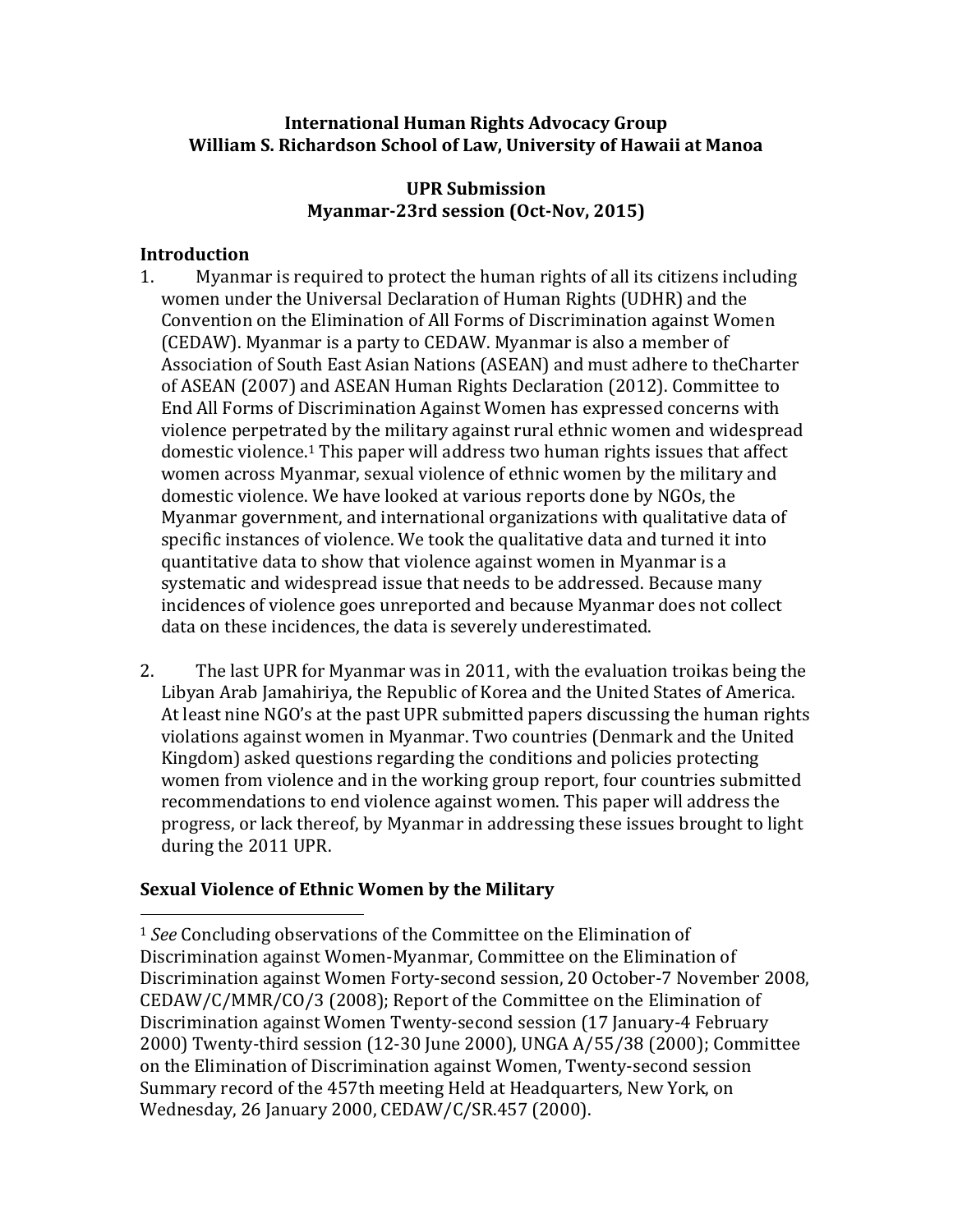- 3. In 2009, the UN special Rapporteur on human rights in Myanmar stated that human rights abuses in Myanmar were the result of state policy.<sup>2</sup> Every UN Special Rapporteur documents the State Peace Development Council's (SPDC) army using sexual violence against women as a means of subjugating ethnic areas.<sup>3</sup> Between 2010 and 2014, 104 cases have been reported of sexual violence by the Burmese army. <sup>4</sup> Rape is used to demoralize communities by leaving the community feeling powerless in their ability to protect and seek justice for the victims.<sup>5</sup>
- 4. The issue of sexual violence of ethnic women by the Burmese military is a systematic one because cases span different ethnic and geographic areas, time, battalions, and positions. Until the SPDC recognizes that traditional stereotypes, institutions, policies, and practices work to subordinate women in Burma, the situation of women will not improve.
- 5. The first factor that shows sexual violence is a systematic one based on state policy is that the violence spans different geographical and ethnic areas. There is a correlation of rape and violence against ethnic women in relation to areas of conflict between Burmese troops and opposing military groups such as the Shan State Army-North, the Kachin Independence Army, and the Ta'ang National Liberation Army.<sup>6</sup> Rape by the Burma Army occurs in all ethnic areas of Myanmar including the Shan states, Kachin, Karen, and Kayah. For instance, the Shan states have been in civil conflict with the Burmese central government since 1948, and has one of the highest reports of rape by troops. <sup>7</sup> Following are incidences of sexual violence by the military in each different ethnic area.

# Shan States

6. In July 2011, troops entered a village in Ke See township and raped 3 women and a 12 year old girl. The girl was raped in front of her mother, a third woman who was 9 months pregnant was raped and the last woman was stripped naked, beaten and raped outside of the village. In the Shan States there has been 30 cases of sexual violence involving 35 women and girls, committed by Burma Army soldiers between April 2010 and May 2013. 61 percent of victims were gang raped, and one in four of the rapes ended in murder. We found that about 40% of reported rapes take place in one of the Shan States, with the Northern Shan State being the most victimized.

# Kachin State

 $\overline{a}$ 

<sup>2</sup> *UPR Submission*, International Federation of Human Rights (2011).

<sup>3</sup> Id.

<sup>4</sup> *Same Impunity, Same Patterns*, Women's League of Burma (2014).

<sup>5</sup> *CEDAW Shadow Report* , Women's Organizations of Burma.

<sup>6</sup> *Update of human right violations by the Burma Army during offensives in Palaung areas*, Palaung Women's Organization (Apr. 2014).

<sup>7</sup> Id.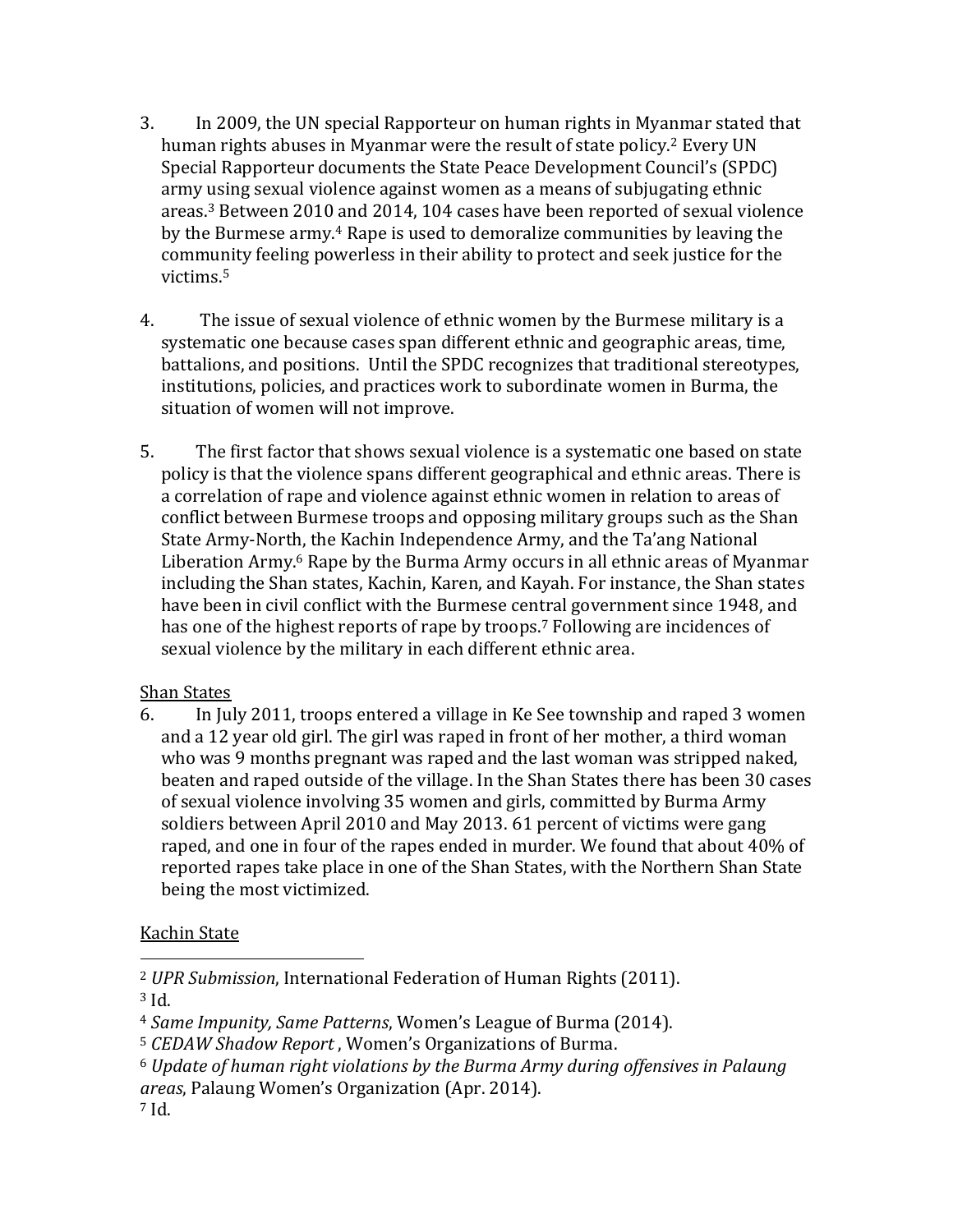7. In August 2011, Burma soldiers gang-raped and then killed a 39-year old woman and her 17-year old daughter. The soldiers also tortured and then shot and killed the girl's father. 59 women have been victims of acts of sexual violence since the Burma Army broke the ceasefire in June 2011.<sup>8</sup> We found that about 35% of reported rapes occurred in the Kachin State.

#### Karen State

8. High-ranking officers committed half of the rape cases documented, 40 percent were gang rapes and in 28 percent of the cases the women were killed after being raped. We found that about 15% of reported rapes occurred in the Kachin State.

#### Kayah State

 $\overline{a}$ 

- 9. In January 2013, a 10-year old girl was abducted after an evening class by a soldier, who pretended to know her sister and offered her a snack. After convincing the girl that her sister sent him to pick her up, he took her to a distant cemetery and held a knife to her, threatening to kill her as he raped her throughout the night. We found that about 10% of the reported rapes occurred in the Kayah State.
- 10. A second factor in showing that sexual violence is systematic is that these acts span over a period of time. Incidences of rape by the military have occurred for many years and there has been little progress in improving protection of ethnic women. In January 1999, 6 women from Central Shan State were carrying rice from their farms back to their villages when they met a patrol of soldiers. After accusing the women of supplying food to the Shan State Army, the unit commander took a 15 year old aside, raped her, then shot her. When he had done, he announced that the patrol would rest for an hour and that they could do what they liked with the other women, except kill them. The other women were raped repeatedly before the troops left. $9$  13 years later in April 2013, two married women from Northern Shan state were raped by Burmese troops. Soldiers forced their way into the women's homes and threatened to kill the women if they told anyone. This report focuses on the time period after 2011, with 2013 being the year with the most reported rapes, followed by 2014.
- 11. Finally, the third factor showing that sexual violence by the Burmese military is supported by state policy is that this occurs across battalions and positions, yet few cases are punished. In many cases, women are not abused by isolated soldiers but by several of them as brutal gang rapes. This shows a collective culture of acceptance across different battalions. We have found that 45% of rapes are gang rapes, spanning different time periods and geographic areas. The majority of crimes documented have been committed by soldiers of the Burmese Army while wearing uniforms. This shows that soldiers are confident in being

<sup>8</sup> *Same Impunity, Same Patterns*, Women's League of Burma (2014).

<sup>9</sup> *CEDAW Shadow Report* , Women's Organizations of Burma.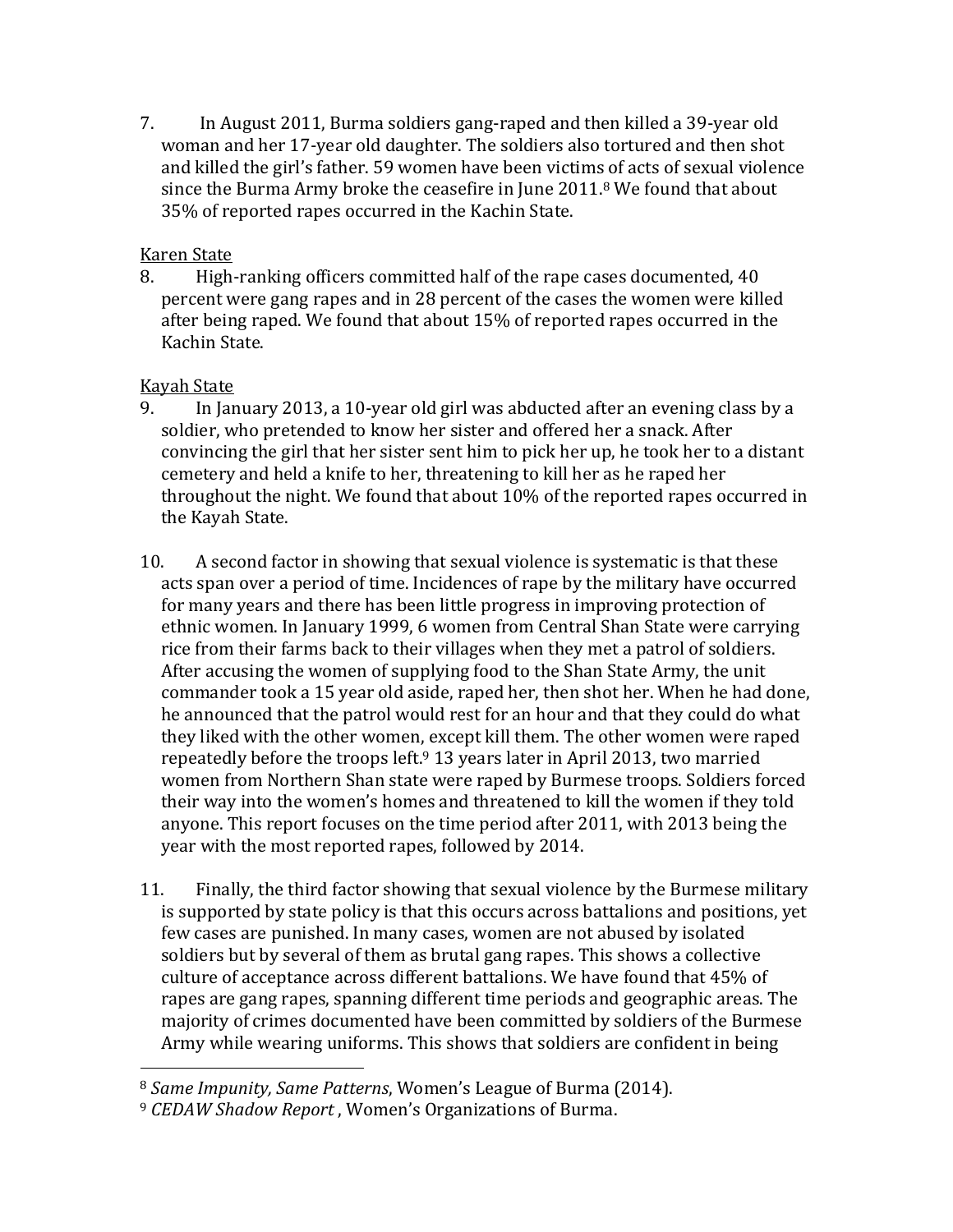able to commit these crimes openly and remain unpunished. Sexual violence is perpetrated by soldiers, captains, commanders, and even majors, which institutionalizes the practice of rape as a valid practice.<sup>10</sup>

12. Though rape is criminalized by Article 375 of the Myanmar Penal Code, there is a sense of immunity for the military. Attempts by rape survivors, their families, and communities to seek justice from the SPDC army are generally ignored, at best, or met with retaliation, at worse. We found that over 30% of rape victims are also physically abused or murdered. Myanmar needs to create strong laws that criminalize rape including by the military and create a strong legal system to investigate, prosecute, and punish perpetrators of sexual violence. Of all the cases we looked at, only a small percentage, 3%, have the perpetrator receiving some sort of legal punishment and of this 3%, 90% had a victim that was under the age of 14.

# **Widespread Domestic Violence**

 $\overline{a}$ 

13. "Ah yoe kway aung yite mha, ah thae sway aung chit" "The more a husband beats his wife, the more he loves her" -Myanmar proverb

Violence against women is a human rights violation that undermines the health, livelihoods and opportunities of women. <sup>11</sup> Myanmar remains one of only two ASEAN countries lacking a specific law criminalizing domestic violence. In Myanmar rape is illegal but spousal rape is not, unless the wife is under 14 years of age. A lack of government-run social services along with the lack of legal protection for victims of domestic violence, show that domestic violence is supported by state policy. Almost 90% of community members have experienced or seen physical violence within families.<sup>12</sup> 62% of respondents claim to experience or witness physical violence within the family on an almost daily basis.<sup>13</sup> Domestic violence cases are usually not a one-off occurrence and physical violence tended to occur together with other forms of abuse, such as emotional or sexual.<sup>14</sup>

14. Domestic violence is not only a governmental issue but also a cultural one. The idea that women are less than men in society leads to the allowance of physical abuse by husbands. 62% of Myanmar has never heard or learned about women's rights.<sup>15</sup> Women rights are not taught in schools, not even at a

<sup>10</sup> *Same Impunity, Same Patterns*, Women's League of Burma (2014).

<sup>11</sup> *Behind the Silence: Violence Against Women and their Resilience*, Gender Equality Network (Feb, 2015).

<sup>12</sup> *Voices for Change*, Palaung Women's Organization (2011). <sup>13</sup> *Id.*

<sup>14</sup> *Behind the Silence: Violence Against Women and their Resilience*, Gender Equality Network (Feb, 2015).

<sup>15</sup> *Voices for Change*, Palaung Women's Organization (2011).